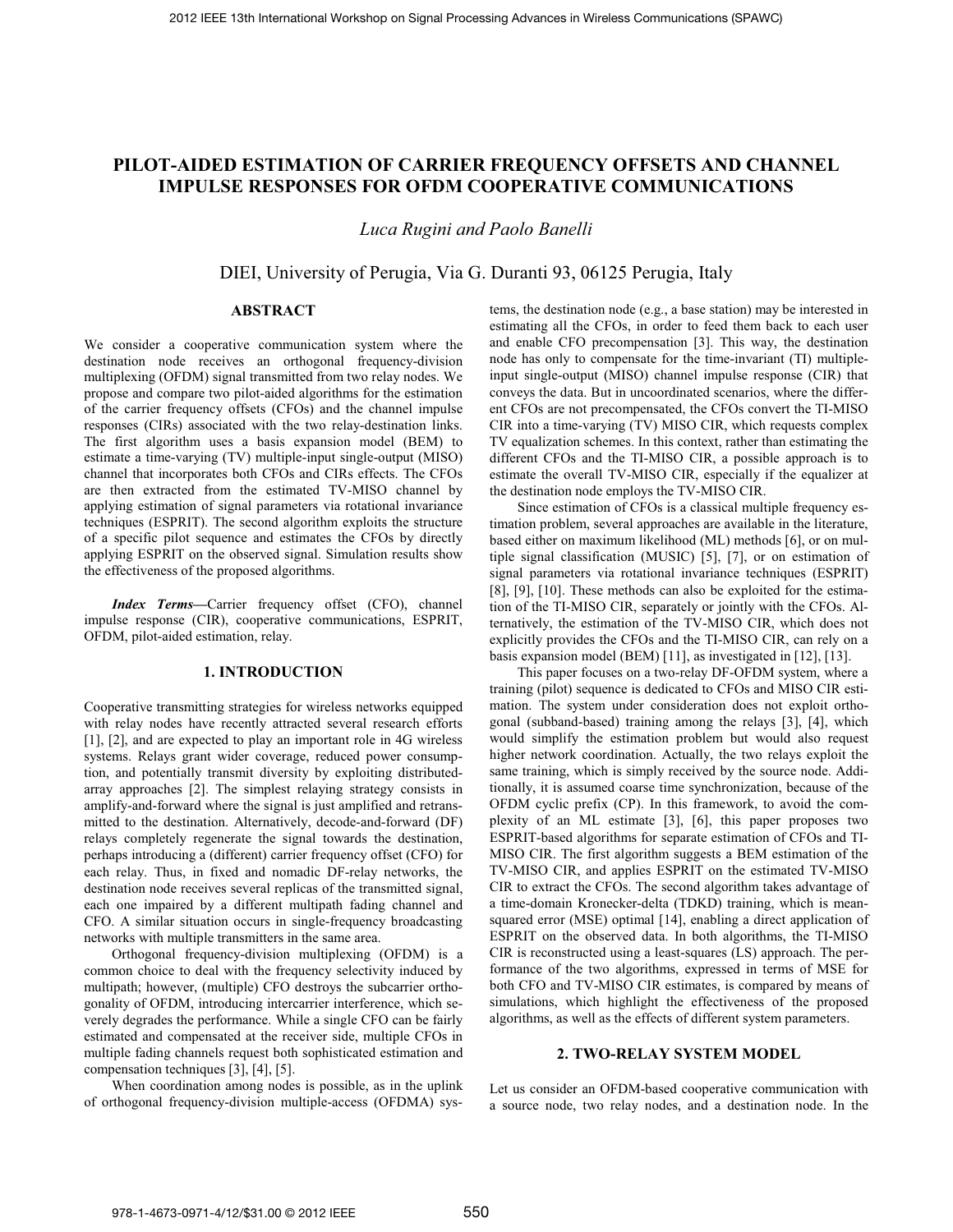broadcasting phase, the source node sends a pilot sequence to two relays. In the relaying phase, the relays forward the pilot sequence to the destination node. We assume that there are no errors on the broadcasting phase, and we focus on the relaying phase.

We assume OFDM with *N* subcarriers and CP length  $L_{CP}$ . Let us denote with **x** the time-domain pilot sequence of size *N* transmitted by the source node. Therefore, the  $R = 2$  relays forward the same pilot sequence **x** to the destination. We assume that the asynchronism delay between the two relays, which is negligible with respect to the CP duration, can be incorporated into the CIRs. By denoting with  $\varepsilon$  the CFO (normalized to the subcarrier spacing) between the  $r$  th relay and the destination, the timedomain received signal after CP removal can be expressed by

$$
\mathbf{y}[k] = \varphi_1[k]\mathbf{D}(\varepsilon_1)\mathbf{H}_1\mathbf{x} + \varphi_2[k]\mathbf{D}(\varepsilon_2)\mathbf{H}_2\mathbf{x} + \mathbf{w}[k],\tag{1}
$$

where  $\varphi_r[k] = \exp(j2\pi \varepsilon_r (L_{cp} + k(N + L_{cp})) / N)$  is the phase offset induced by the CFO of relay *r* in the *k* th OFDM block,  $\mathbf{D}(\mathcal{E}_r) = \text{Diag}(1, \exp(j2\pi \mathcal{E}_r/N), ..., \exp(j2\pi \mathcal{E}_r(N-1)/N))$  is the diagonal matrix that expresses the CFO of relay  $r$ ,  $H_r$  is the circulant  $N \times N$  matrix with  $[\mathbf{h}_r^T, 0, ..., 0]^T$  as its first column,  $\mathbf{h}_r = [h_{r,0},...,h_{r,L_r-1}]^T$  is the TI CIR of relay *r*, whose length  $L_r \leq L_{\rm CP} + 1$  includes the asynchronism delay, and **w**[k] is the additive white Gaussian noise (AWGN) vector. In (1) we have assumed that the pilot sequence **x** is the same for  $k = 0, ..., K - 1$ , where  $K$  is the number of OFDM blocks. Our aim is to estimate the CFOs  $\varepsilon_1$  and  $\varepsilon_2$  and the TI CIRs  $\mathbf{h}_1$  and  $\mathbf{h}_2$ .

### **3. CFO AND CIR ESTIMATION**

### **3.1. TV-MISO CIR Estimation Using BEM**

The first algorithm uses the BEM [11] to estimate a TV-MISO CIR that includes both effects of CFOs and TI CIRs. We recast (1) as

$$
\mathbf{y}[k] = \mathbf{H}[k]\mathbf{x} + \mathbf{w}[k],\tag{2}
$$

where  $H[k] = \varphi_1[k]D(\varepsilon_1)H_1 + \varphi_2[k]D(\varepsilon_2)H_2$ , is the time-domain matrix of the TV channel to be estimated. Indeed, by defining  $(a)$ <sub>mod *N*</sub> as the nonnegative remainder of the integer division of *a* by *N*, the element  $(n, (n-l)_{\text{mod }N})$  of **H**[ $k$ ] is

$$
H_{n,(n-l)_{\text{mod }N}}[k] = \varphi_1[k]e^{j2\pi\varepsilon_1 n/N}h_{1,l} + \varphi_2[k]e^{j2\pi\varepsilon_2 n/N}h_{2,l}, \qquad (3)
$$

which represents the *l* th tap (at time *n* ) of the aggregate TV-MISO CIR in the  $k$  th OFDM block. Hence, an estimate of  $H[k]$ implicitly contains both the effects of CFOs  $\varepsilon_1$  and  $\varepsilon_2$  and TI CIRs **h**<sub>1</sub> and **h**<sub>2</sub>. Using the BEM,  $H[k]$  is modeled as [12], [13]

$$
\mathbf{H}[k] = \sum_{l=0}^{L-1} \sum_{q=0}^{Q-1} c_{l,q}[k] \text{Diag}(\mathbf{b}_q) \mathbf{J}_l ,
$$
 (4)

where  $L = \max\{L_1, L_2\}$  is the multipath channel order, Q is the number of BEM basis functions,  ${c_{i,q}[k]}$  are the unknown BEM coefficients,  $\mathbf{b}_q$  is the *q* th known basis function, and **J** is the  $N \times N$  circulant cyclic-shift matrix, with ones on the *l* th lower diagonal and zeros elsewhere. By defining the  $N \times NLQ$  matrix

$$
\Gamma = [\text{Diag}(\mathbf{b}_0) \mathbf{J}_0, ..., \text{Diag}(\mathbf{b}_0) \mathbf{J}_{L-1}, ..., \text{Diag}(\mathbf{b}_{Q-1}) \mathbf{J}_0, ..., \text{Diag}(\mathbf{b}_{Q-1}) \mathbf{J}_{L-1}]
$$

and  $\mathbf{c}[k] = [c_{0,0}[k],...,c_{L-1,0}[k],...,c_{0,Q-1}[k],...,c_{L-1,Q-1}[k]]^T$ , it can be shown that  $\mathbf{H}[k] \mathbf{x} = \Gamma(\mathbf{c}[k] \otimes \mathbf{I}_N) \mathbf{x} = \Gamma(\mathbf{I}_{LQ} \otimes \mathbf{x}) \mathbf{c}[k]$ , where  $\otimes$ denotes the Kronecker product, leading to

$$
\mathbf{y}[k] = \mathbf{P}\mathbf{c}[k] + \mathbf{w}[k],\tag{5}
$$

where  $P = \Gamma(I_{LQ} \otimes x)$  is known. As a result, the unknown BEM coefficients in  $\mathbf{c}[k]$  can be estimated by linear minimum MSE (LMMSE) methods or LS approaches, such as  $\hat{\mathbf{c}}[k] = \mathbf{P}^+ \mathbf{y}[k]$ , where <sup>+</sup> denotes Moore-Penrose pseudo-inversion. The aggregate TV channel matrix of block *k* can then be estimated by

$$
\hat{\mathbf{H}}[k] = \Gamma(\hat{\mathbf{c}}[k] \otimes \mathbf{I}_N) . \tag{6}
$$

## **3.2. CFO Estimation Using BEM-Based ESPRIT**

By (3), it is evident that the knowledge of  $H_{n,(n-l)_{\text{mod }N}}[k]$  would permit to estimate  $\varepsilon_1$  and  $\varepsilon_2$  by classical frequency estimation algorithms, such as MUSIC and ESPRIT [3]. Thus, we propose a CFO estimation algorithm that applies ESPRIT on the TV CIR taps estimated by the BEM in (6). By collecting *N* values into the vector  $\mathbf{t}_{i}[k] = [H_{0,(-l)_{\text{mod}N}}[k],...,H_{N-1,(N-1-l)_{\text{mod}N}}[k]]^{T}$ , we obtain

$$
\mathbf{t}_{l}[k] = \mathbf{E} \mathbf{v}_{l}[k],\tag{7}
$$

$$
\mathbf{E} = \begin{bmatrix} 1 & 1 \\ e^{j2\pi\varepsilon_1/N} & e^{j2\pi\varepsilon_2/N} \\ \vdots & \vdots \\ e^{j2\pi\varepsilon_1(N-1)/N} & e^{j2\pi\varepsilon_2(N-1)/N} \end{bmatrix},
$$
(8)

where  $\mathbf{v}_i[k] = [\varphi_i[k]h_{1,i}, \varphi_i[k]h_{2,i}]^T$ . The structure of (8) allows for the estimation of the CFOs  $\epsilon_1$  and  $\epsilon_2$  using ESPRIT. We define the downsampling factor  $D$  and, assuming that  $N/D$  is integer, the  $N / D \times N$  matrix  $\mathbf{R} = I_{N/D} \otimes \mathbf{i}_D$ , where  $\mathbf{i}_D = [1, 0, ..., 0]$ is the first row of  $I<sub>p</sub>$ . To reduce the computational complexity, we define the reduced vector  $\mathbf{z}_{i}[k]$ , with size  $N/D$ , as

$$
\mathbf{z}_l[k] = \mathbf{R} \mathbf{t}_l[k]. \tag{9}
$$

This way, ESPRIT can be applied to the reduced equation (9) rather than to (7). To simplify the notation, we denote the elements of  $\mathbf{z}_i[k] = [H_{0,(-l)_{\text{mod }N}}[k], H_{D,(D-l)_{\text{mod }N}}[k],..., H_{N-D,(N-D-l)_{\text{mod }N}}[k]]^T$  in (9) as  $\mathbf{z}_i[k] = [\hat{z}_{0,i}[k], \hat{z}_{1,i}[k], \dots, \hat{z}_{N/D-1,i}[k]]^T$ , and define the Hankel matrix  $\mathbf{Z}$  [k] as

$$
\mathbf{Z}_{i}[k] = \begin{bmatrix} z_{0,i}[k] & z_{1,i}[k] & \cdots & z_{N/D-M,i}[k] \\ z_{1,i}[k] & z_{2,i}[k] & \cdots & z_{N/D-M+1,i}[k] \\ \vdots & \vdots & & \vdots \\ z_{M-1,i}[k] & z_{M,i}[k] & \cdots & z_{N/D-1,i}[k] \end{bmatrix}_{M \times N/D-M+1}, (10)
$$

where *M* is a design parameter, with  $2 < M < N/D$ . By constructing the  $M \times (N/D - M + 1)LK$  matrix  $\mathbf{Z} = [\mathbf{Z}_{0}[0],...,\mathbf{Z}_{K}]$  $\mathbf{Z}_{L-1}[0],..., \mathbf{Z}_{0}[K-1],..., \mathbf{Z}_{L-1}[K-1]]$ , we obtain  $\mathbf{Z} = \mathbf{A}\mathbf{\Phi}\mathbf{S}$ , where

$$
\mathbf{A} = \begin{bmatrix} 1 & 1 \\ e^{j2\pi\varepsilon_1 D/N} & e^{j2\pi\varepsilon_2 D/N} \\ \vdots & \vdots \\ e^{j2\pi\varepsilon_1 (M-1)D/N} & e^{j2\pi\varepsilon_2 (M-1)D/N} \end{bmatrix}_{M\times 2},
$$
 (11)

$$
\mathbf{\Phi} = [\mathbf{\Phi}_{0,0},...,\mathbf{\Phi}_{L-1,0},...,\mathbf{\Phi}_{0,K-1},...,\mathbf{\Phi}_{L-1,K-1}]_{2 \times 2LK},
$$
(12)

$$
\Phi_{i,k} = \begin{bmatrix} h_{1,i} e^{j2\pi \epsilon_1 (L_{\rm CP} + k(N + L_{\rm CP}))/N} & 0 \\ 0 & h_{2,i} e^{j2\pi \epsilon_2 (L_{\rm CP} + k(N + L_{\rm CP}))/N} \end{bmatrix}, \quad (13)
$$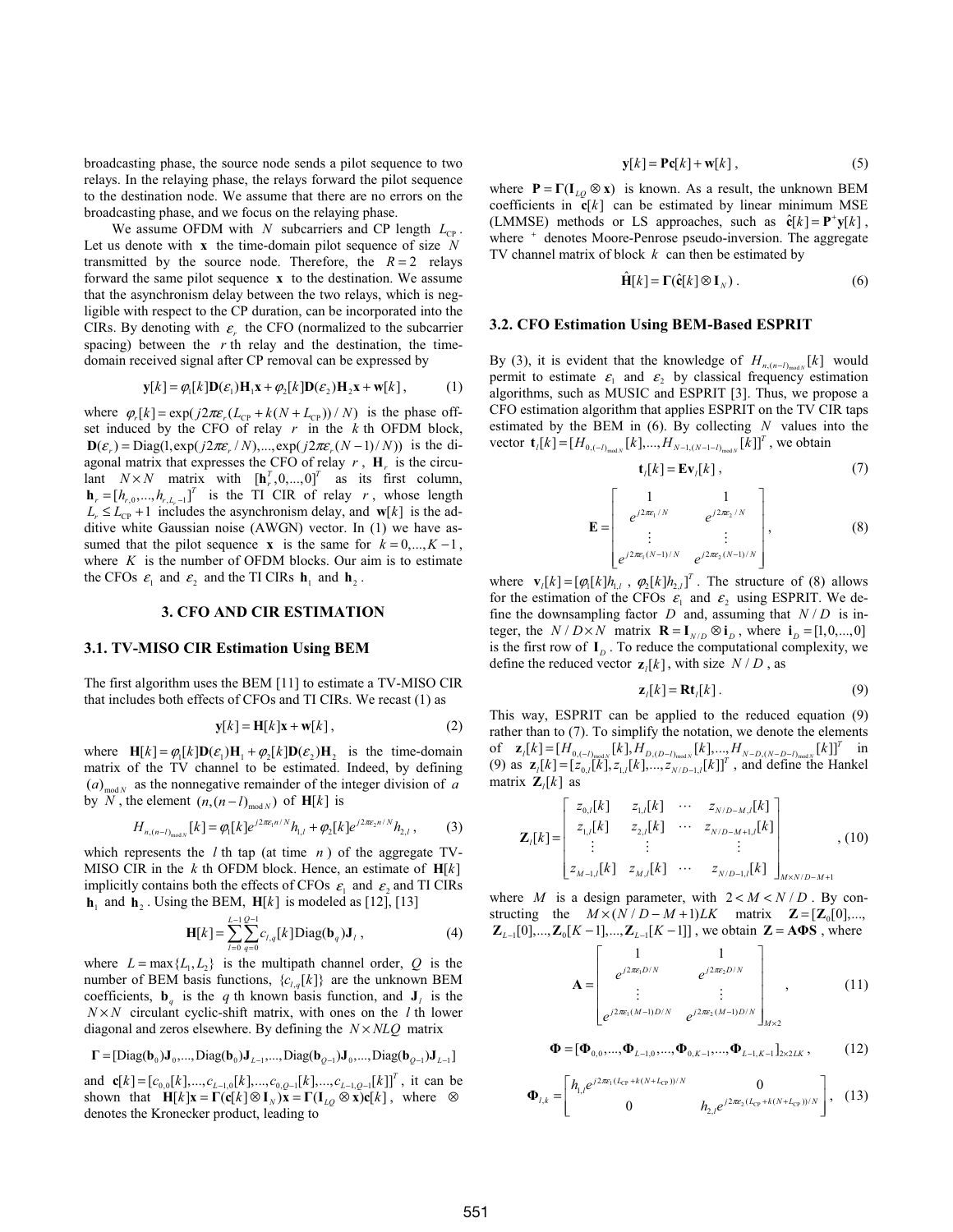$$
\mathbf{S} = \mathbf{I}_{LK} \otimes \tilde{\mathbf{S}} \,, \tag{14}
$$

$$
\tilde{\mathbf{S}} = \begin{bmatrix} 1 & e^{j2\pi\epsilon_1 D/N} & \cdots & e^{j2\pi\epsilon_1 (N/D - M)D/N} \\ 1 & e^{j2\pi\epsilon_2 D/N} & \cdots & e^{j2\pi\epsilon_2 (N/D - M)D/N} \end{bmatrix}_{2 \times N/D - M + 1} . \tag{15}
$$

Because of (11),  $rank(Z) = 2$  when  $\varepsilon_1 \neq \varepsilon_2$ . Hence, we estimate the CFOs using a version of ESPRIT based on the singular value decomposition (SVD) [8]. By the SVD  $\mathbf{Z} = \mathbf{U}\Sigma\mathbf{V}^H$ , **U** has the same column space of  $\bf{A}$ . Then, we denote with  $\bf{U}_y$  and  $\bf{U}_y$  the  $M-1\times2$  matrices obtained from **U** by deleting its last row and its first row, respectively. From the eigenvalue decomposition  $\mathbf{U}_{\mathbf{x}}^{\dagger} \mathbf{U}_{\mathbf{y}} = \mathbf{Q} \mathbf{\Lambda} \mathbf{Q}^H$ , we obtain

$$
\Lambda = \text{Diag}\left(\lambda_1, \lambda_2\right),\tag{16}
$$

where  $\lambda_r = e^{j2\pi\varepsilon_r D/N}$ , for  $r = 1, 2$ . In practice, only the estimated  $\text{vector} \quad \hat{\mathbf{z}}_{l}[k] = [\hat{H}_{0,(-l)_{\text{mod}N}}[k], \hat{H}_{D,(D-l)_{\text{mod}N}}[k], ..., \hat{H}_{N-D,(N-D-l)_{\text{mod}N}}[k]]^{T}$ is available, and the SVD is performed on the estimated matrix  $\hat{\mathbf{Z}} = \hat{\mathbf{U}} \hat{\mathbf{\Sigma}} \hat{\mathbf{V}}^H$ . Due to the BEM modeling error, and to the AWGNinduced estimation errors, in general  $rank(Z) > 2$ . Consequently, the proposed algorithm constructs  $\hat{\mathbf{U}}_x$  and  $\hat{\mathbf{U}}_y$  using only the first two columns of  $\hat{\mathbf{U}}$ . Then, the CFOs are estimated as

$$
\hat{\varepsilon}_r = \frac{N}{2\pi D} \text{angle}(\hat{\lambda}_r) , \qquad (17)
$$

where  $\hat{\lambda}_r$ , for  $r = 1, 2$ , is an eigenvalue of  $\hat{\mathbf{U}}_x^+ \hat{\mathbf{U}}_y$ .

# **3.3. Estimation of TI-MISO CIR**

To estimate the two TI CIRs associated with the two relay-destination links, we resort to a frequency-domain approach. For simplicity,  $L_1 = L_2 = L$  is assumed in the following. From (1), we compute  $y_F[k] = Fy[k]$ , where **F** is the  $N \times N$  unitary FFT matrix, and collect the observation data into  $\mathbf{y}_F = [\mathbf{y}_F [0]^T, ..., \mathbf{y}_F [K-1]^T]^T$ . The frequency-domain vector  $y_F$  can be expressed as

$$
\mathbf{y}_{\mathrm{F}} = \mathbf{\Xi}_{\varepsilon_{\mathrm{I}},\varepsilon_{\mathrm{2}}} \mathbf{h} + \mathbf{\underline{w}}_{\mathrm{F}} \,, \tag{18}
$$

$$
\Xi_{\varepsilon_1,\varepsilon_2} = (\Psi_{\varepsilon_1,\varepsilon_2} \otimes \mathbf{I}_N) \mathbf{G}_{\varepsilon_1,\varepsilon_2} (\sqrt{N} \mathbf{I}_2 \otimes \text{Diag}(\mathbf{x}_F) \mathbf{F}_L), \qquad (19)
$$

$$
\mathbf{\Psi}_{\varepsilon_1,\varepsilon_2} = \begin{bmatrix} \varphi_1[0] & \varphi_2[0] \\ \vdots & \vdots \\ \varphi_1[K-1] & \varphi_2[K-1] \end{bmatrix},
$$
 (20)

$$
\mathbf{G}_{\varepsilon_1,\varepsilon_2} = \begin{bmatrix} \mathbf{FD}(\varepsilon_1)\mathbf{F}^H & \mathbf{0}_{N \times N} \\ \mathbf{0}_{N \times N} & \mathbf{FD}(\varepsilon_2)\mathbf{F}^H \end{bmatrix},
$$
(21)

where  $\mathbf{x}_F = \mathbf{F}\mathbf{x}$ ,  $\mathbf{F}_L$  is the  $N \times L$  matrix that contains the first L columns of **F**,  $\mathbf{h} = [\mathbf{h}_1^T, \mathbf{h}_2^T]^T$  is the TI-MISO CIR vector,  $\mathbf{w}_{\text{F}} = [\mathbf{w}_{\text{F}}[0]^T, ..., \mathbf{w}_{\text{F}}[K-1]^T]^T$ , and  $\mathbf{w}_{\text{F}}[k] = \mathbf{Fw}[k]$ . Hence, the TI-MISO CIR can be estimated by LMMSE or LS approaches, like

$$
\hat{\mathbf{h}} = \mathbf{\Xi}_{\hat{\varepsilon}_1, \hat{\varepsilon}_2}^+ \mathbf{y}_F \,. \tag{22}
$$

#### **3.4. CFO Estimation Using Observation-Based ESPRIT**

For the estimation of CFOs  $\varepsilon_1$  and  $\varepsilon_2$ , and TI CIRs  $\mathbf{h}_1$  and  $\mathbf{h}_2$ , we propose a second algorithm that exploits a TDKD pilot structure specially designed for TV channels [14], expressed by

$$
\mathbf{x} = \mathbf{1}_{N/L \times 1} \otimes \mathbf{x}_L , \qquad (23)
$$

where  $\mathbf{1}_{N/L \times 1}$  is the all-ones column vector with size  $N/L$  (assumed integer), and  $\mathbf{x}_L = [x, 0, ..., 0]^T$  has size *L*. Indeed, the TDKD training is MSE-optimal for the estimation of TV multipath channels [14]. Note that the destination node must know the maximum length *L* of the TI-MISO CIR (including a possible asynchronism), or alternatively should use  $L_{\text{CP}}$  instead of  $L$ .

Interestingly, the TDKD pilot sequence enables the estimation of the CFOs by directly applying ESPRIT on the received signal: indeed, the TDKD pilot directly produces repeated noisy estimates of the TV-MISO CIR into the received vector  $y[k]$  in (1) [14]. By defining  $y_n[k]$  as the *n* th element of  $y[k]$ , we have

$$
y_n[k] = \varphi_l[k] e^{j2\pi\varepsilon_1 n/N} h_{1,(n)_{\text{mod}L}} x + \varphi_2[k] e^{j2\pi\varepsilon_2 n/N} h_{2,(n)_{\text{mod}L}} x + w_n[k], (24)
$$

where the AWGN  $w_n[k]$  is the *n* th element of **w**[k]. Note that (24) has the same form of (3), apart for the pilot *x* and the AWGN  $w<sub>n</sub>[k]$ , and hence can represent the basis for CFO estimation using ESPRIT. Assuming  $2 < M < N/L$ , we define the Hankel matrix

$$
\mathbf{Y}_{l}[k] = \begin{bmatrix} y_{l}[k] & y_{l+L}[k] & \cdots & y_{l+(N/L-M)L}[k] \\ y_{l+L}[k] & y_{l+2L}[k] & \cdots & y_{l+(N/L-M+1)L}[k] \\ \vdots & \vdots & & \vdots \\ y_{l+(M-1)L}[k] & y_{l+ML}[k] & \cdots & y_{l+(N/L-1)L}[k] \end{bmatrix}_{M \times N/L-M+1}, (25)
$$

where  $0 \le l \le L-1$ , and the  $M \times (N/L - M + 1)LK$  matrix  $\mathbf{Y} = [\mathbf{Y}_{0}[0],...,\mathbf{Y}_{L-1}[0],...,\mathbf{Y}_{0}[K-1],...,\mathbf{Y}_{L-1}[K-1]]$ . Similarly to (25), we define  $\mathbf{W}_{i}[k]$  starting from the AWGN samples  $\{w_{n}[k]\}\,$ , and  $\mathbf{W} = [\mathbf{W}_{0}[0],...,\mathbf{W}_{L-1}[0],...,\mathbf{W}_{0}[K-1],...,\mathbf{W}_{L-1}[K-1]]$ . It can be shown that  $Y = \overline{Z} + W$ , where  $\overline{Z} = \overline{A} \overline{\Phi} \overline{S}$ ,

$$
\overline{\mathbf{A}} = \begin{bmatrix} 1 & 1 \\ e^{j2\pi\varepsilon_1 L/N} & e^{j2\pi\varepsilon_2 L/N} \\ \vdots & \vdots \\ e^{j2\pi\varepsilon_1 (M-1)L/N} & e^{j2\pi\varepsilon_2 (M-1)L/N} \end{bmatrix}_{M \times 2},
$$
 (26)

$$
\overline{\mathbf{\Phi}} = [\overline{\mathbf{\Phi}}_{0,0},...,\overline{\mathbf{\Phi}}_{L-1,0},...,\overline{\mathbf{\Phi}}_{0,K-1},...,\overline{\mathbf{\Phi}}_{L-1,K-1}]_{2 \times 2LK},
$$
 (27)

$$
\overline{\Phi}_{l,k} = \begin{bmatrix} xh_{1,l}e^{j2\pi\varepsilon_1(L_{\text{CP}} + l + k(N + L_{\text{CP}}))/N} & 0\\ 0 & xh_{2,l}e^{j2\pi\varepsilon_2(L_{\text{CP}} + l + k(N + L_{\text{CP}}))/N} \end{bmatrix},\tag{28}
$$

$$
\overline{\mathbf{S}} = \mathbf{I}_{LK} \otimes \overline{\mathbf{S}} \,, \tag{29}
$$

$$
\overline{\tilde{S}} = \begin{bmatrix} 1 & e^{j2\pi\varepsilon_1 L/N} & \cdots & e^{j2\pi\varepsilon_1 (N/L - M)L/N} \\ 1 & e^{j2\pi\varepsilon_2 L/N} & \cdots & e^{j2\pi\varepsilon_2 (N/L - M)L/N} \end{bmatrix}_{2 \times N/L - M + 1} . \tag{30}
$$

Clearly, if  $\varepsilon_1 \neq \varepsilon_2$ , rank( $\overline{Z}$ ) = 2. By the SVD  $Y = \overline{U} \overline{\Sigma} \overline{V}^H$ , we construct  $\mathbf{U}_x$  and  $\mathbf{U}_y$  as the  $M - 1 \times 2$  matrices obtained from the first two columns of **U** by deleting the last row and the first row, respectively. Then, the two eigenvalues  $\overline{\lambda}_r$  of  $\overline{\mathbf{U}}_{x}^{\dagger} \overline{\mathbf{U}}_{y}$  allow for the estimation of the two CFOs as

$$
\hat{\varepsilon}_r = \frac{N}{2\pi L} \text{angle}(\overline{\lambda}_r) \,. \tag{31}
$$

Finally, the TI-MISO CIR can be reconstructed using the LS approach expressed by (18)-(22) in Section 3.3.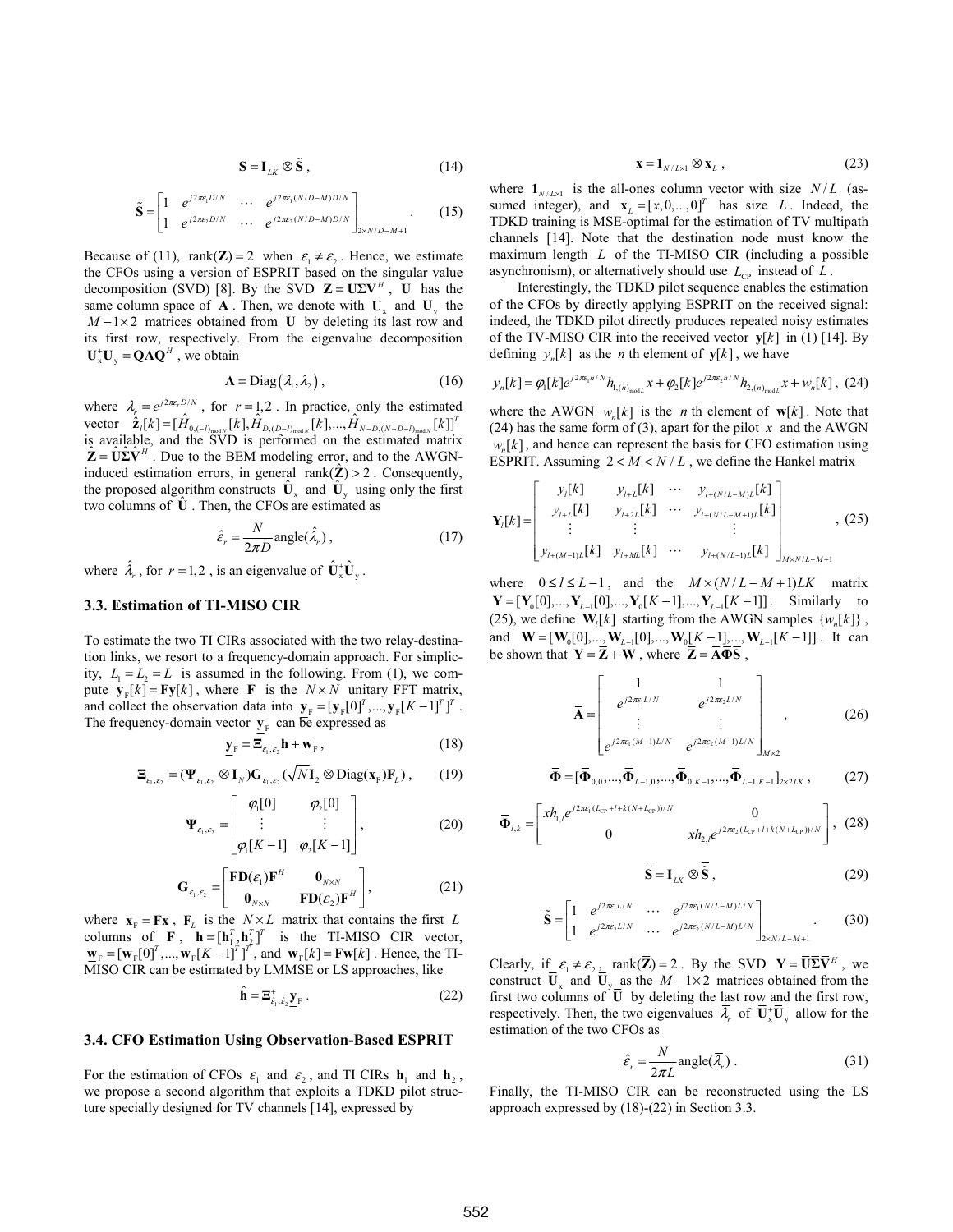# **3.5. Identifiability of CFO and TI-MISO CIR**

In the absence of noise and BEM modeling errors, the BEM-based ESPRIT of Section 3.2 performs the SVD of  $Z = A\Phi S$ , where Z contains the exact taps  $t_i[k]$ . If  $\varepsilon_1 \neq \varepsilon_2$ , (11) yields rank(**Z**) = 2, and therefore both CFOs are identifiable when  $|\varepsilon_r| < \varepsilon_{\text{max}}$ , for  $r = 1,2$ . From (17), we obtain  $\varepsilon_{\text{max}} = 0.5 N / D$ . The presence of BEM modeling errors may reduce the estimation range: using complex exponentials [11], the estimated  $\hat{\mathbf{t}}_i[k]$  are projections onto **, for**  $|q| \leq (Q-1)/2$ **, leading to**  $\varepsilon_{\text{max}} = 0.5 \min\{Q-1, N/D\}$ . On the other hand, if  $\varepsilon_1 = \varepsilon_2$ , then rank $(\mathbb{Z}) = 1$ , and only a single CFO is identifiable, but this estimation problem simplifies to single CFO estimation for a single relay with equivalent TI CIR  $\mathbf{h}_1 + \mathbf{h}_2$ . A similar analysis applies to the observation-based ESPRIT of Section 3.4: both CFOs are identifiable when  $\varepsilon_1 \neq \varepsilon_2$  and  $|\varepsilon_r| < \varepsilon_{\text{max}}$ , where  $\varepsilon_{\text{max}} = 0.5 N / L$ , while a single CFO is identifiable when  $\varepsilon_1 = \varepsilon_2$  and  $|\varepsilon_r| < \varepsilon_{\text{max}}$ .

The necessary and sufficient condition for the identifiability of the TI-MISO CIR **h** in (18) is the full column rank condition  $rank(\Xi_{\varepsilon_{1},\varepsilon_{2}}) = 2L$ . From (19), there are five necessary conditions for full column rank:  $\varepsilon_1 \neq \varepsilon_2$ ;  $|\varepsilon_r| < \varepsilon_{\text{max}}$ ;  $KN \geq 2L$ ;  $N \geq L$ ; rank( $Diag$ ( $\mathbf{x}_F$ ) $\mathbf{F}_L$ ) = L. Specifically, the last condition requires that the frequency-domain pilot  $\mathbf{x}_F$  must have at least *L* nonzero values. Together, the five conditions constitute a sufficient condition for the full column rank condition  $rank(\Xi_{\varepsilon,\varepsilon}) = 2L$ .

## **3.6. Computational Complexity of CFO Estimation**

The main computational effort of ESPRIT-based algorithms lies in the SVD. Since the proposed CFO estimation requires only  $R = 2$ singular vectors in **U** or  $\overline{U}$ , the SVD computational complexity is  $O(RM^2)$  [15], which could be further reduced by exploiting the Hankel property of (10) and (25) [15]. The BEM-based ESPRIT requires also the TV-MISO CIR estimation of Section 3.1, whose computational complexity is  $O(LON)$  per OFDM block.

#### **4. PERFORMANCE COMPARISON**

We compare by simulations the MSE for the proposed BEM-based and observation-based ESPRIT algorithms. We assume OFDM with  $N = 128$  and  $L_{CP} = 4$ . We use a TDKD training for both algorithms. We suppose that the two relay-destination links have the same CIR length  $L_1 = L_2 = L = 4$ , the same power-delay profile, and the same signal-to-noise ratio (SNR). The CFOs have been randomly selected, with  $|\varepsilon_r| < 0.5$ , which coincides with the CFO estimation range for subband orthogonal training designs [4]. We assume an orthogonal polynomial BEM [13] with  $Q = 5$ , which grants negligible BEM modeling error. For the BEM-based ESPRIT, we use  $D = 4$ , which gives the same CFO estimation range and SVD complexity of the observation-based ESPRIT.

Fig. 1 illustrates the MSE of the TV-MISO CIR, defined as

$$
\text{MSE}_{\text{TV-MISO CIR}} = \frac{1}{NK} \sum_{k=0}^{K-1} \sum_{l=0}^{L-1} E\{ ||\hat{\mathbf{t}}_l[k] - \mathbf{t}_l[k] ||^2 \}, \tag{32}
$$

estimated by averaging over 100 random CFO couples and 100 random CIR couples. The SVD row size is  $M = 16$ . In this scenario, when the number of pilot blocks is  $K = 1$ , the TV-MISO CIRs estimated using ESPRIT outperform the TV-MISO CIR estimated by the BEM in (6). When  $K = 5$ , the MSEs for the ESPRIT-based algorithms increase: indeed, when  $K = 1$ , the CFO and CIR estimates are allowed to vary from block to block. For the same scenario, Fig. 2 shows the MSE of the CFO, defined as

$$
MSE_{\text{CFO}} = \frac{1}{2} \sum_{r=1}^{2} E\{|\hat{\varepsilon}_r - \varepsilon_r|^2\}.
$$
 (33)

Note that other CFO definitions are possible: for instance, [5] refers to  $v = \varepsilon / N$ , and hence our MSE values are  $N^2$  times greater than [5]. When  $K = 1$ , the MSE performance of the observation-based ESPRIT is above the upper bound  $b = 1$  obtained for  $|\hat{\epsilon}_r - \epsilon_r| = 1$  in (33). Indeed, when sporadically  $\epsilon_1 \approx \epsilon_2$ , the observation-based ESPRIT recognizes only one CFO value, and the second estimate is practically random within the CFO range, thus deteriorating the average MSE. To avoid this problem, a CFO range constraint can be inserted: for instance, we can set  $\hat{\varepsilon}_r = 0$ whenever ESPRIT produces  $|\hat{\epsilon}_r| \ge 0.5$ . This constraint also improves the CFO MSE for the BEM-based ESPRIT.

Fig. 3 displays the MSE of the constrained CFO estimates when the number of pilot blocks is  $K \in \{1,5\}$ . The training size increase is more beneficial for the observation-based rather than for the BEM-based ESPRIT. Fig. 4 exhibits the constrained CFO MSE of the observation-based ESPRIT, for  $K = 1$  and different values of *M* : the MSE is minimized for  $M \approx 0.75 N / L$ .

## **5. CONCLUSIONS**

This paper has presented and compared two ESPRIT algorithms for the estimation of CFOs and CIRs in a two-relay DF-OFDM system that employs a common training signal. Topics for further research and improvements include a theoretical analysis of the MSE, the investigation about the best basis functions for the BEM, and refined ESPRIT algorithms, such as the unitary ESPRIT proposed in [16], and the total LS approaches suggested in [8].

# **6. ACKNOWLEDGMENT**

This research has been funded by the Fondazione Cassa di Risparmio di Perugia, within the project "Algoritmi cooperativi per reti wireless di sensori," with code 2010.011.0417.



Fig. 1. MSE of the TV-MISO CIR ( $M = 16$ ).